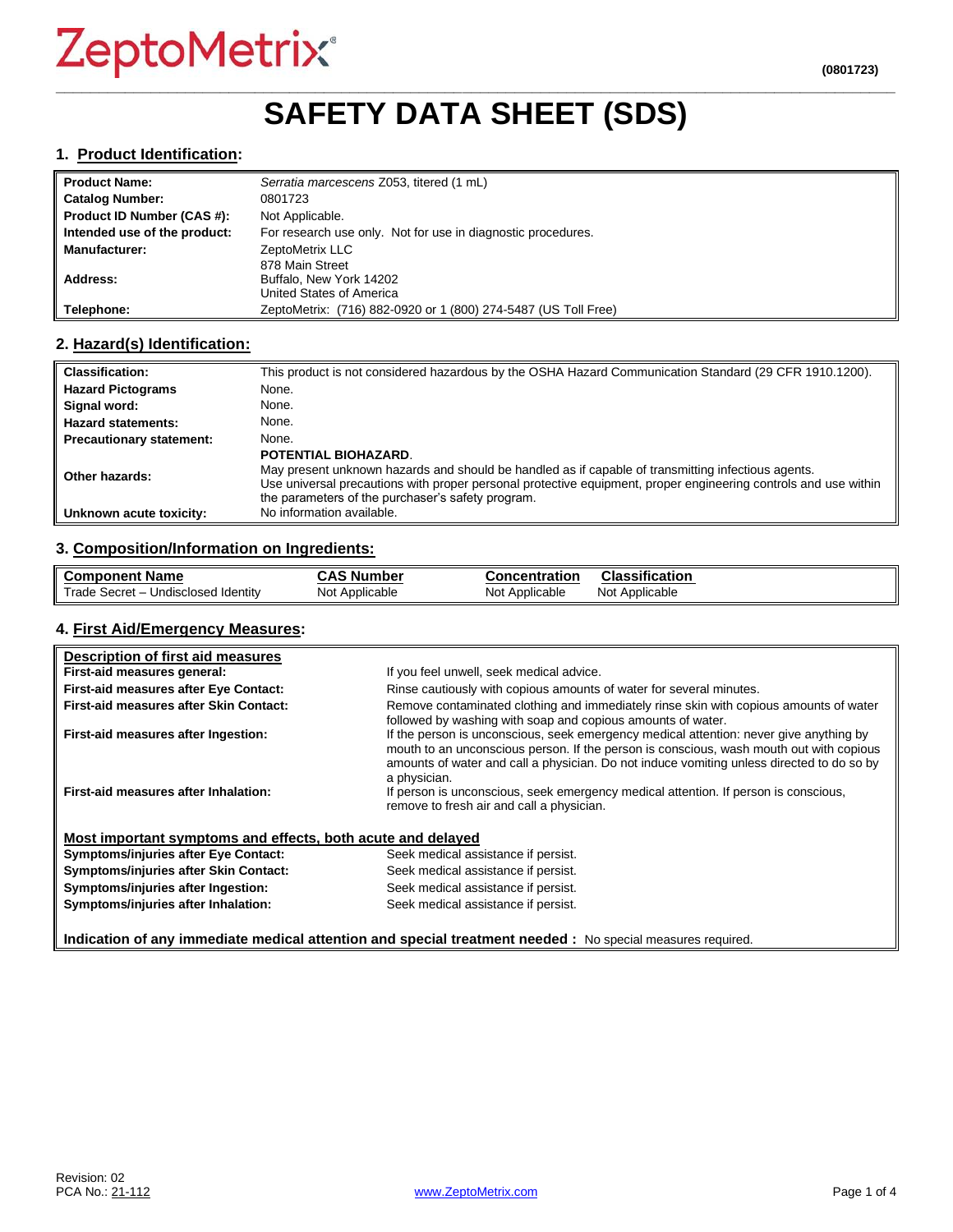### **5. Fire and Explosion Measures:**

| <b>Extinguishing Media</b><br>Suitable extinguishing media:                                            | Use an extinguishing agent suitable for the surrounding area.                                                                                                                        |
|--------------------------------------------------------------------------------------------------------|--------------------------------------------------------------------------------------------------------------------------------------------------------------------------------------|
| Unsuitable extinguishing media:                                                                        | Use an extinguishing agent suitable for the surrounding area.                                                                                                                        |
| Special hazards arising from the substance or mixture                                                  |                                                                                                                                                                                      |
| Fire hazard:                                                                                           | No known hazards.                                                                                                                                                                    |
| <b>Explosion hazard:</b>                                                                               | No known hazards.                                                                                                                                                                    |
| <b>Reactivity:</b>                                                                                     | No known hazards.                                                                                                                                                                    |
| <b>Advice for firefighters</b><br><b>Firefighting instructions:</b><br>Protection during firefighting: | Exercise caution when fighting a fire.<br>Firefighters should wear protective gear. Do not enter fire area without proper protective<br>equipment, including respiratory protection. |

**\_\_\_\_\_\_\_\_\_\_\_\_\_\_\_\_\_\_\_\_\_\_\_\_\_\_\_\_\_\_\_\_\_\_\_\_\_\_\_\_\_\_\_\_\_\_\_\_\_\_\_\_\_\_\_\_\_\_\_\_\_\_\_\_\_\_\_\_\_\_\_\_\_\_\_\_\_\_\_\_\_\_\_\_\_\_\_\_\_\_\_\_\_\_\_\_\_**

#### **6. Accidental Release Measures:**

| Personal precautions, protective equipment and emergency procedures |                                                                                  |  |
|---------------------------------------------------------------------|----------------------------------------------------------------------------------|--|
| <b>General measures:</b>                                            | Use appropriate personal protective equipment (PPE) and appropriate laboratory   |  |
|                                                                     | procedures.                                                                      |  |
|                                                                     |                                                                                  |  |
| For non-emergency personnel                                         |                                                                                  |  |
| <b>Protective equipment:</b>                                        | Use appropriate personal protective equipment (PPE).                             |  |
| <b>Emergency procedures:</b>                                        | Use appropriate emergency laboratory procedures.                                 |  |
|                                                                     |                                                                                  |  |
| For emergency responders                                            |                                                                                  |  |
| <b>Protective equipment:</b>                                        | Use appropriate personal protective equipment (PPE).                             |  |
|                                                                     |                                                                                  |  |
| <b>Emergency procedures:</b>                                        | Use appropriate emergency procedures.                                            |  |
|                                                                     |                                                                                  |  |
| Methods and material for containment and cleaning up                |                                                                                  |  |
| For containment:                                                    | Contain material in accordance to State and Federal regulations.                 |  |
| Methods for cleaning up:                                            | Follow and dispose of material in accordance to State and Federal waste disposal |  |
|                                                                     | regulations.                                                                     |  |

#### **7. Handling and Storage:**

| Precautions for safe handling: | Handle in accordance with all <b>Biosafety Level 1</b> procedures. Please reference the 5 <sup>th</sup><br>edition of Biosafety in Microbiological and Biomedical Laboratories (BMBL) for a detailed<br>discussion on biological safety<br>(http://www.cdc.gov/biosafety/publications/bmbl5/index.htm). |
|--------------------------------|---------------------------------------------------------------------------------------------------------------------------------------------------------------------------------------------------------------------------------------------------------------------------------------------------------|
| <b>Storage conditions:</b>     | Keep container closed when not in use. Do not store in a frost-free freezer.                                                                                                                                                                                                                            |
| Incompatible products:         | No Data Available.                                                                                                                                                                                                                                                                                      |
| Incompatible materials:        | No Data Available.                                                                                                                                                                                                                                                                                      |
| Storage:                       | Recommended storage temperature -65°C or below.                                                                                                                                                                                                                                                         |

#### **8. Exposure Controls and Personal Protection:**

| Appropriate engineering controls:     | Use universal precautions. Product may present unknown biohazard.                        |
|---------------------------------------|------------------------------------------------------------------------------------------|
| <b>Personal Protective Equipment:</b> | Use laboratory coat, protective gloves, safety glasses and suitable protective clothing. |
| Pictograms:                           |                                                                                          |
| <b>Eye/Face protection:</b>           | Wear in accordance with good laboratory practices and safety procedures.                 |
| Skin and body protection:             | Wear in accordance with good laboratory practices and safety procedures.                 |
| <b>Respiratory protection:</b>        | Wear in accordance with good laboratory practices and safety procedures.                 |
| Hand protection:                      | Wear in accordance with good laboratory practices and safety procedures.                 |
| <b>Mechanical protection:</b>         | Wear in accordance with good laboratory practices and safety procedures.                 |
| Special work practices:               | Follow purchaser's safety program.                                                       |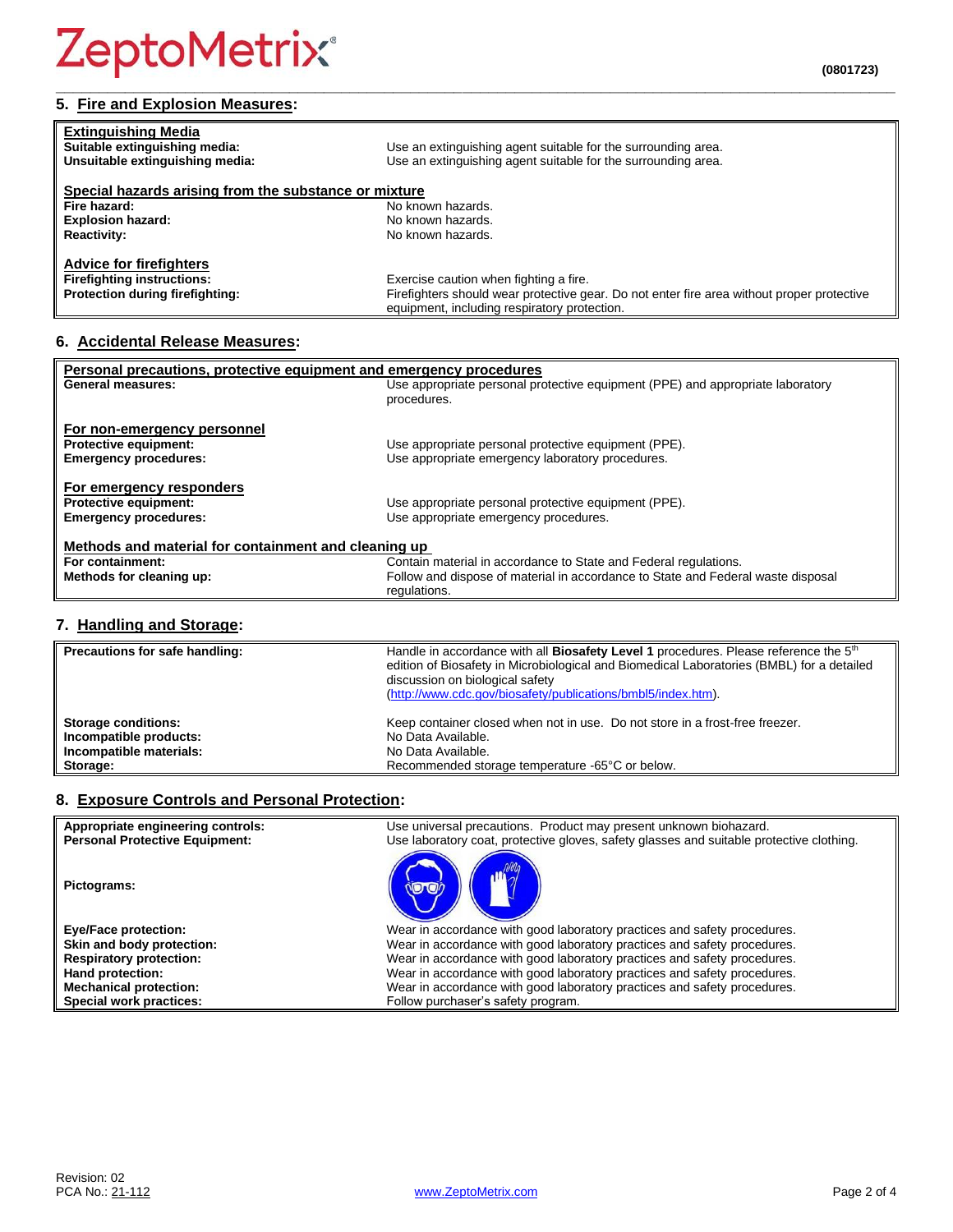### ZeptoMetrix®

#### **\_\_\_\_\_\_\_\_\_\_\_\_\_\_\_\_\_\_\_\_\_\_\_\_\_\_\_\_\_\_\_\_\_\_\_\_\_\_\_\_\_\_\_\_\_\_\_\_\_\_\_\_\_\_\_\_\_\_\_\_\_\_\_\_\_\_\_\_\_\_\_\_\_\_\_\_\_\_\_\_\_\_\_\_\_\_\_\_\_\_\_\_\_\_\_\_\_ 9. Physical and Chemical Properties:**

| . Tilysical and Chemical Flopernes. |                             |  |
|-------------------------------------|-----------------------------|--|
| <b>Physical State:</b>              | Liquid at room temperature. |  |
| Appearance/color:                   | Cloudy to clear             |  |
| Odor:                               | No Data Available.          |  |
| Odor threshold:                     | No Data Available.          |  |
| pH:                                 | No Data Available.          |  |
| Melting point/freezing point:       | No Data Available.          |  |
| <b>Boiling point:</b>               | No Data Available.          |  |
| Flash point:                        | No Data Available.          |  |
| <b>Evaporation rate:</b>            | No Data Available.          |  |
| <b>Flammability:</b>                | No Data Available.          |  |

| <b>Flash point:</b>                           | No Data Available.                 |
|-----------------------------------------------|------------------------------------|
| <b>Evaporation rate:</b>                      | No Data Available.                 |
| <b>Flammability:</b>                          | No Data Available.                 |
| Upper/lower flammability or explosive limits: | No Data Available.                 |
| Vapor pressure:                               | No Data Available.                 |
| Vapor density:                                | No Data Available.                 |
| <b>Relative density:</b>                      | No Data Available.                 |
| Solubility(ies):                              | No Data Available.                 |
| <b>Partition coefficient:</b>                 | No Data Available.                 |
| Auto-ignition temperature:                    | No Data Available.                 |
| Decomposition temperature:                    | No Data Available.                 |
| Viscosity:                                    | No Data Available.                 |
| <b>Other information:</b>                     | May settle. Mix gently before use. |

#### **10. Stability and Reactivity:**

| <b>Reactivity:</b>                  | No Data Available.                                                                  |
|-------------------------------------|-------------------------------------------------------------------------------------|
| <b>Chemical stability:</b>          | The product is stable.                                                              |
| Possibility of hazardous reactions: | Under normal conditions of storage and use, hazardous reactions will not occur.     |
| <b>Conditions to avoid:</b>         | No Data Available.                                                                  |
| Incompatible materials:             | No Data Available.                                                                  |
| Hazardous decomposition products:   | Under normal conditions of storage and use, hazardous decomposition products should |
|                                     | not be produced.                                                                    |

#### **11. Toxicological Information:**

| Skin corrosion/irritation:                          | No Data Available. |
|-----------------------------------------------------|--------------------|
| Eye damage/irritation:                              | No Data Available. |
| <b>Respiratory damage/irritation:</b>               | No Data Available. |
| Ingestion damage/irritation:                        | No Data Available. |
| Specific target organ toxicity (single exposure):   | No Data Available. |
| Specific target organ toxicity (repeated exposure): | No Data Available. |
| Numerical measure of toxicity:                      | No Data Available. |
| Symptoms/injuries after skin contact:               | No Data Available. |
| Symptoms/injuries after eye contact:                | No Data Available. |
| Symptoms/injuries after inhalation:                 | No Data Available. |
| Symptoms/injuries after ingestion:                  | No Data Available. |

#### **12. Ecological Information:**

| Ecotoxicity:                   | No Data Available. |
|--------------------------------|--------------------|
| Persistence and degradability: | No Data Available. |
| Bioaccumulative potential:     | No Data Available. |
| <b>Mobility in soil:</b>       | No Data Available. |
| Other adverse effects:         | No Data Available. |

#### **13. Disposal Information:**

| Was<br>- | $C+$<br>.<br>nnd<br>)ısr<br>$\sim$ $\sim$<br>nn+,<br><br>$\overline{\phantom{a}}$<br><br>--<br>'edulatio.<br>oldit<br>anu.<br>รเม<br>.<br>ا 1-<br>.<br>י הד<br>og 11<br>- - - - -<br>u u r<br>.<br>. |
|----------|------------------------------------------------------------------------------------------------------------------------------------------------------------------------------------------------------|

#### **14. Transport Information:**

| UN number                                                            | <b>UN3373</b>                             |
|----------------------------------------------------------------------|-------------------------------------------|
| UN proper shipping name                                              | Biological Substance, Category B.         |
| <b>Hazard Class</b>                                                  | 6.2                                       |
| Packing group                                                        | None.                                     |
| <b>Environmental hazards</b>                                         | No data available.                        |
| <b>Transport in bulk</b><br>(According to MARPOL 73/78 and IBC Code) | Packing Instruction: P650                 |
| <b>Special precautions</b>                                           | May require Biosafety Level 1 Laboratory. |